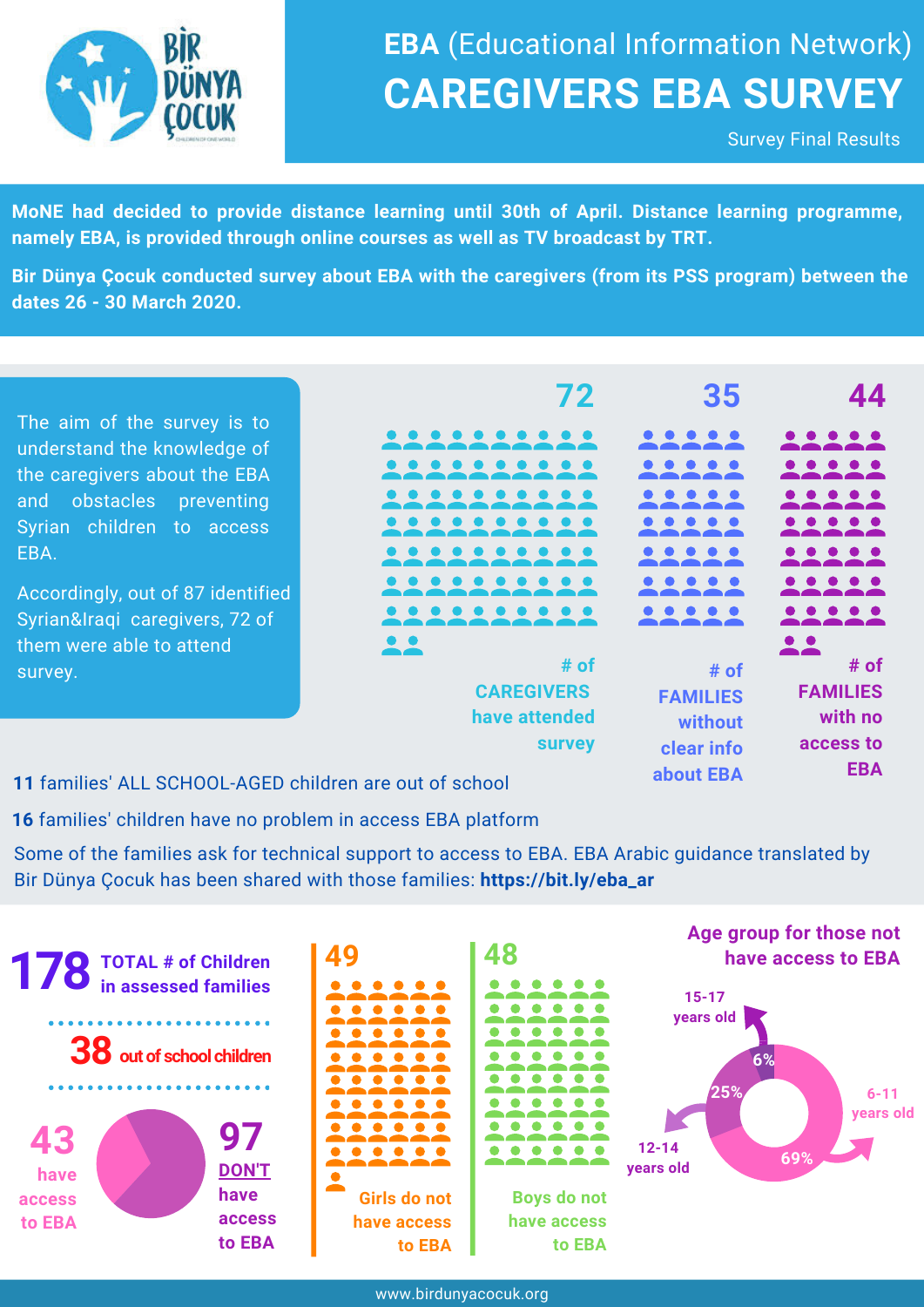

# **CAREGIVERS EBA SURVEY EBA** (Educational Information Network)

Survey Final Results

**94% Smartphone**

**83% Television**

**79% Internet**

**15% Laptop or Tablet**

**ASSETS - families have 1988 1988 1988 1988 1988 1988 1988 1988 1988 1989 1989 1989 1989 1989 1989 1989 1989 1989 1989 1989 1989 1989 1989 1989 1989 1989 1989 198** 

Language barriers, technical problems (internet etc.) or concentration problems for children are main challenges.

Because of COVID19 - induced isolation, kids are cooked up at home and feeling bored and got more aggressive recently.

> Families asking for information sessions about COVID-19 and activities with children.

### **CONCLUSIONS & RECOMMENDATIONS**

#### **Conclusion**

According to survey results, the following key figures have been identified by Bir Dünya Çocuk:

**22%** of the families have access to EBA **61%** of the families have no access to EBA at all **48.6%** of the families do not have clear information on EBA in terms of how to access it and/or how to use it online

The main obstacle for children in access to EBA is that families **have only NileSat (satellite mostly broadcast Arabic TVs)** instead of TURKSAT in their houses and they face challenges to access EBA through online platforms.

Among the families have access to EBA, **38% of them** are dissatisfied with the EBA platform due to language barriers, and/or technical problems (internet etc.) in accessing EBA in addition to the concentration problems that children have while listening to lessons on TV.

**38% of the families** have stated that they are not neither satisfied or dissatisfied with the EBA since they believe that distance learning method is not efficient or qualified as education in schools. Furthermore, they face challenges to understand EBA methodology in the beginning due to lack of clear information in Arabic. Accordingly, EBA Arabic guidance translated by Bir Dünya Çocuk has been shared with those families who asked for technical support.

In addition to questions on EBA, Bir Dünya Çocuk also checked with the families for their children's well-being in these days, during COVID19 - induced isolation and since kids are cooked up at home, they feel bored and became more aggressive recently and this impact negatively the motivation of children to follow up lessons very well.